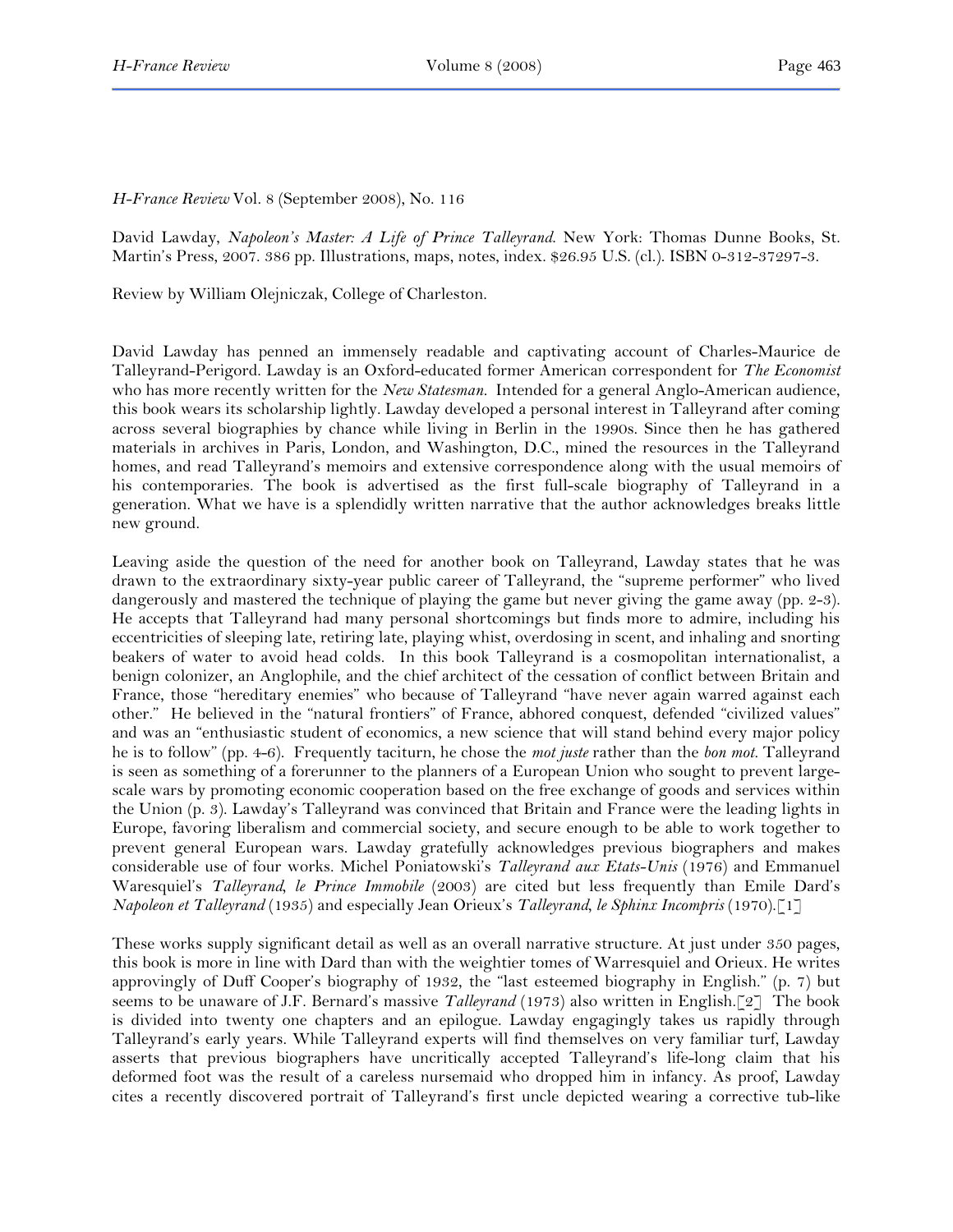shoe. Talleyrand's club foot was congenital (pp. 7-8, 13-14).

Only two chapters are devoted to the first thirty-five years of Talleyrand's life. We learn about the political significance of his Perigord pedigree, his troubled childhood, his uneventful seven years of early schooling at Harcourt, and his steady rise through the clerical hierarchy with the help of his well-placed uncle, the adjutant to the Archbishop of Reims. Seminary training and degrees in theology paved the way for his successive promotions to under-deacon, canon, abbot, and vicar-general. He attained the influential post of agent-general of the clergy at the age of twenty-six. Despite his growing reputation in the public sphere as a defender of clerical privilege and his emerging talent for royal insider-politics, by 1786, Talleyrand was complaining to friends about his stalled career. Only in 1789, as the elections for the Estates-General were about to begin, did he become consecrated and land a bishopric in Autun, which he immediately parlayed into a seat at Versailles. Lawday spends slightly more than 10 percent of the book to cover these thirty-five years.

Two slightly longer chapters are devoted to the early revolutionary years. Here Lawday presents a familiar Talleyrand: liberal, reform-minded, constitutionalist, and supporter of the restructuring of the church. In early 1792, Talleyrand entered the foreign ministry for the first time and was sent on a brief mission to London to persuade the British to remain neutral. A few months later he returned to a radicalized Paris and anxiously applied for a passport to London, which Danton probably secured for him. The Alien Bill forced him out of Britain in early 1794, and he reluctantly headed for the United States. Managing during his entire exile to avoid the emigre label, Talleyrand, with the aid of Madam de Stael, returned to France in 1796 without incident and re-established himself in the world of foreign affairs in 1797 at the age of forty three.

In chapter six, Lawday arrives at the book's theme. In December 1797, Talleyrand met Bonaparte for the first time and began his "perverse and addictive" relationship with him. (p. 7). The usual questions are appropriately, if intermittently, raised over the course of the next thirteen chapters. Was Talleyrand treasonous? Hypocritical? Self-delusional? Principled in his commitment to France regardless of regime? Did his appetite for wealth and titles cloud his judgment? Linked to these time-worn questions is the more provocative one of who mastered whom. The book title certainly implies that Talleyrand mastered Napoleon. In thirteen scintillating chapters Lawday regrettably never systematically analyzes this proposition. To be sure, Lawday does take up and assess the important encounters between the two, but they are treated as discrete events, leaving readers to sort out the larger question for themselves.[3]

The last two chapters tangentially connect to the book's theme, but Lawday skillfully weaves his way through Talleyrand's remaining two decades of life. Lawday recounts Talleyrand's influential role in the Chamber of Peers during the Bourbons and his support for the Orleanists in 1830. Talleyrand's last public performance was as foreign minister yet again on mission to London to negotiate the creation of the state of Belgium. He signed a statement of repentance for his churchly transgressions and expressed unbroken personal loyalty to the pope one hour before he died.

What was the nature of the Talleyrand-Bonaparte relationship? For Lawday, [It] was an "epic struggle," (p. 3) "extremely complex," (p. 6) and "mutually faithless" (p. 5). The book's title implies that Talleyrand held the upper hand but the evidence to support the claim is ambiguous. In areas where there was agreement, this question did not arise. For example, both favored an invasion of Egypt (p. 108), planned the coup of 1799 (pp. 118-19) and saw a justification for an invasion of Spain (190-91). Despite Talleyrand's special pleading much later, he favored the arrest and raised no objection to the decision to execute the Duc d'Enghien (pp. 145-47).

Lawday admits that Talleyrand remained captivated by Napoleon for many years. From their first meeting in 1797, Talleyrand was "enchanted" (p. 96). Even after personally observing the carnage after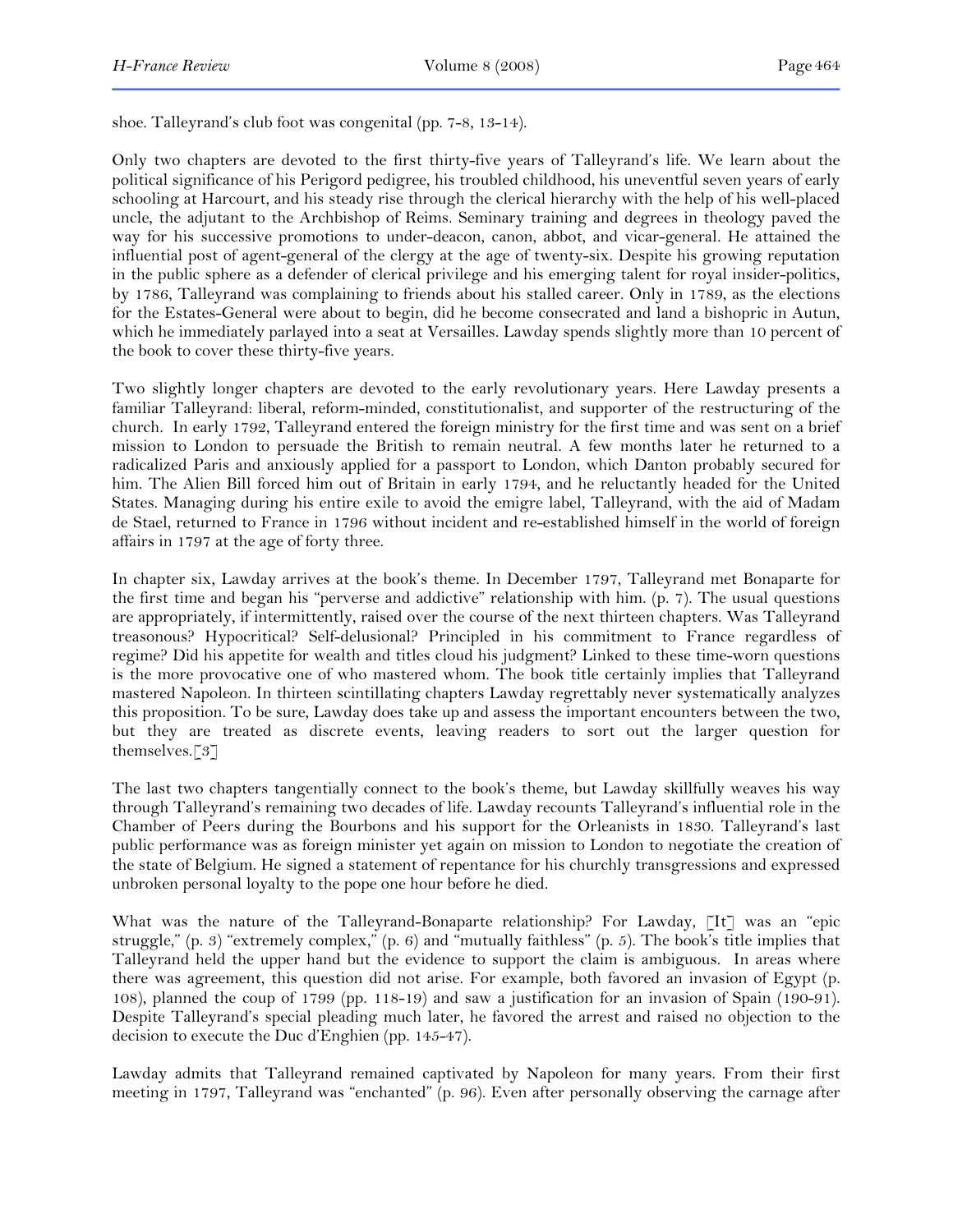Austerlitz he was "aglow with admiration" (p. 164). At the same time, on key decisions, Napoleon clearly held the upper hand. For example, Napoleon took the title of emperor despite Talleyrand's argument for a kingship (p. 147). During the Consulate, he kept a direct hand in the details of various armistices, truces, and treaties (p. 126), dismissed Talleyrand's "peace plan" (the Strasbourg memorandum) after the victory at Austerlitz (p. 163-64), and kept Talleyrand completely out of negotiations with Austria after Wagram (p. 216). In 1813, Napoleon again rebuffed his call for negotiations (p. 242). Talleyrand's mastery of diplomacy was on display at the Paris peace treaty and the Congress of Vienna, but Napoleon was present at neither conference.

Talleyrand's vanity and well-known appetite for wealth and titles, moreover, seriously compromised his claim of independence. Even as Napoleon denied Talleyrand several offices that he coveted, including finance minister and arch-chancellor, "Napoleon's master" gladly accepted the lesser posts of imperial grand chamberlain in 1804 (p. 149) and vice grand elector in 1807 (p. 184) as well as the bauble of a papal statelet and title of prince of Benevento in 1806 (p. 167). Napoleon's largesse included Parisian grand mansions, a magnificent chateau at Valencay, and a financial bailout in 1811 (p. 228-29).

Contrasting, as Lawday does, a peace-loving Talleyrand with the warlike Napoleon is also problematic. Lawday's evidence shows an aggressive Talleyrand on Egypt and Spain who also favored Austrian expansion into the Balkans in 1805 at the expense of Russia (p. 160). On this last point Lawday asserts that Talleyrand's Strasbourg memorandum to Napoleon, composed in October 1805, showed his willingness to seek peace in Europe. Scholars such as Paul Schroeder, however, present a different Talleyrand whose same memorandum demanded the expulsion of Austria from Italy and Germany, offered nothing to Britain, and would have pushed Austria into a confrontation with Russia in the Balkans. Maybe this was not the naked aggression of Napoleon, but it was hardly a long-term plan for peace and stability. Similarly, Talleyrand assisted Napoleon in creating a Rheinbund of pro-French south German states and taking a hard line on Saxony that painted Prussia into a corner in 1806. It is also difficult to square Lawday's claim that Talleyrand wanted peace with Britain with his bellicose speeches and reports against Britain in 1798 (p. 113). Schroeder finds Talleyrand still boasting in 1802 to the British ambassador that France would soon recover Egypt and evidence of his anti-British attitude can be seen through 1805 and the battle of Austerlitz.[4]

This eminently readable book will likely draw a substantial Anglo-American readership, but what will readers take away? Lawday did not intend to write a "history of the times" (p. 7) nor a "history of revolution and war" (p. 6). So it is not surprising that personal detail, intrigue, and pertinent anecdotes often take priority over the structural or institutional. Lawday is much more knowledgeable and interested in Talleyrand's carriage rides and the meals at his dinner table than he is in the nature of the Napoleonic state or the French economy. Five years of Talleyrand's work as agent-general for the clergy merit three pages as does Talleyrand's rivalry with Gouverneur Morris for the affection of Adelaide de Flahaut. The collapse of the old regime from 1786 to 1788 is explained in two paragraphs (pp. 37-38). Lawday's relative unfamiliarity with the scholarly literature is apparent in his recommendations for further reading. For the salons it is Roger Picard and Serge Grant.[5] The Revolution receives greater treatment, but readers will come away innocent of any recent historiography. Michelet is recommended for the history of the revolution; a worthy choice but hardly the last word. Every important historian of the Old Regime and Revolution of the past two generations goes unmentioned in the endnotes and very short list of recommended readings. For Napoleon, Jean Tulard and Vincent Cronin are noted but sparingly used; all other major Napoleonic scholars of the past thirty years are absent.[6] As expected, diplomacy and international relations receive substantial coverage which makes it all the more disappointing to see little use of recent scholarship on this subject, such as Paul Schroeder's *The Transformation of European Politics, 1763-1848* (1994).[7]

Some inaccuracies and overstatements appear when the book strays too far from the master narratives set by previous biographers. Historians of France and modern Europe will be surprised to read that Old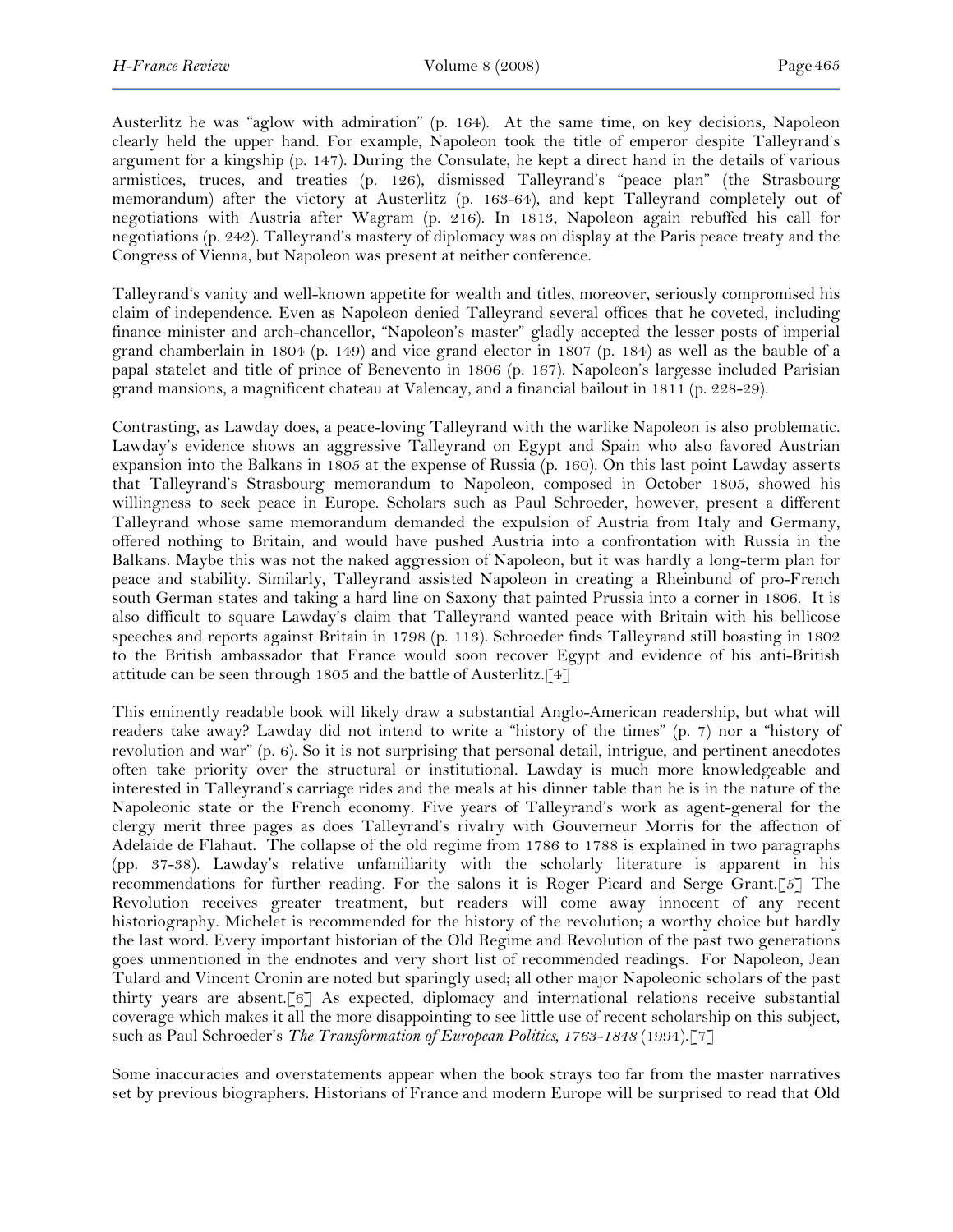Regime salonieres were "tigerish" and "lubricious" (p. 28), that Sieyes was "the brains behind" the constitution of 1791 (p. 114), that by 1803 "much of the [French] nation had turned away from religion" (p. 131), that Napoleon's Civil Code instituted public education "open to the masses" (p. 129), that free trade was a "firm English principle" by the 1780s (p. 32), that most statesmen of the age were "fairly straightforward nationalists" (p. 116), and that Tsar Alexander had a preconceived plan in 1812 which involved "sucking the Grand Army into Russia's heartland." (p. 239).

Despite these shortcomings this book will certainly entertain its audience. Might it be time, however, to release Talleyrand from his biographical straightjacket? Future Talleyrand biographers might profit, for example, from the framework developed by Isser Woloch in his insightful *Napoleon and His Collaborators.* Using Woloch, Talleyrand can be placed alongside other leading "collaborators" in Napoleon's regime. This perspective might provide a fresh examination of a Talleyrand set among his peers that still takes advantage of the voluminous primary sources available without falling into the conventional "life and times" approach. Woloch asks central questions such as what kinds of contributions did key collaborators make to the Napoleonic regime, what did they receive in return, and how did they sustain their commitment as Napoleon's ambitions expanded beyond reason and as public liberty eroded?[8] While such an approach might not make Talleyrand any less inscrutable, it would at least bring him into the behavioral orbit of a group of insiders who came out of the Revolution and faced some of the same concerns and events.

Another fruitful line of inquiry raised by Woloch is the question of loyalty, which every Talleyrand biographer feels obligated to address. Albert Hirschman's concepts of "exit" and "voice" are employed to analyze the question of political choice. Collaborators in an evolving dictatorship such as Napoleon's had several options which carried various rewards and personal risks: unconditional loyalty, principled criticism in office, or resignation. Except for Talleyrand, none of Napoleon's chief collaborators chose to resign. Talleyrand did resign in 1807 which Lawday interprets positively on the grounds that Napoleon was at his imperial height; Talleyrand did not quit when Napoleon was down (p. 183). Woloch's approach, however, demonstrates the value of pulling Talleyrand into a larger cohort by problematizing the resignation, noting that Talleyrand's exit was neither painful nor public thus reducing its overall effect as a critique.[9]

## NOTES

[1] Emile Dard, *Napoleon and Talleyrand* (London: D. Appleton-Century Company, 1937); Emmanuel de Warresquiel, *Talleyrand, le prince immobile* (Paris: Fayard, 2003); Jean Orieux, *Talleyrand; ou Le sphinx incompris* (Paris: Flammarion, 1974); Michel Poniatowski, *Talleyrand aux Etats-Unis 1794-1796* (Paris: Librairie Académique, 1976).

[2] Bernard, *Talleyrand, A Biography* (New York: Putnam, 1973) and Duff Cooper, *Talleyrand* (London: Arrow Books, 1932)

[3] An example of a clearly focused analysis of the relationship between Talleyrand and Napoleon can be found in chapter four in Crane Brinton, *The Lives of Talleyrand* (New York: W. W. Norton Press, 1936).

[4] Paul W. Schroeder, *The Transformation of European Politics 1763-1848* (Oxford: Clarendon Press, 1994), pp. 276-82, 302-04, 231, 289.

[5] Roger Picard, *Les Salons litteraires et la société française, 1610-1789* (New York: Brentano's, 1943); I was unable to locate a reference for Serge Grant.

[6] I assume that Lawday is referring to Victor Cronin, *Napoleon* (New York: Morrow, 1972) and Jean